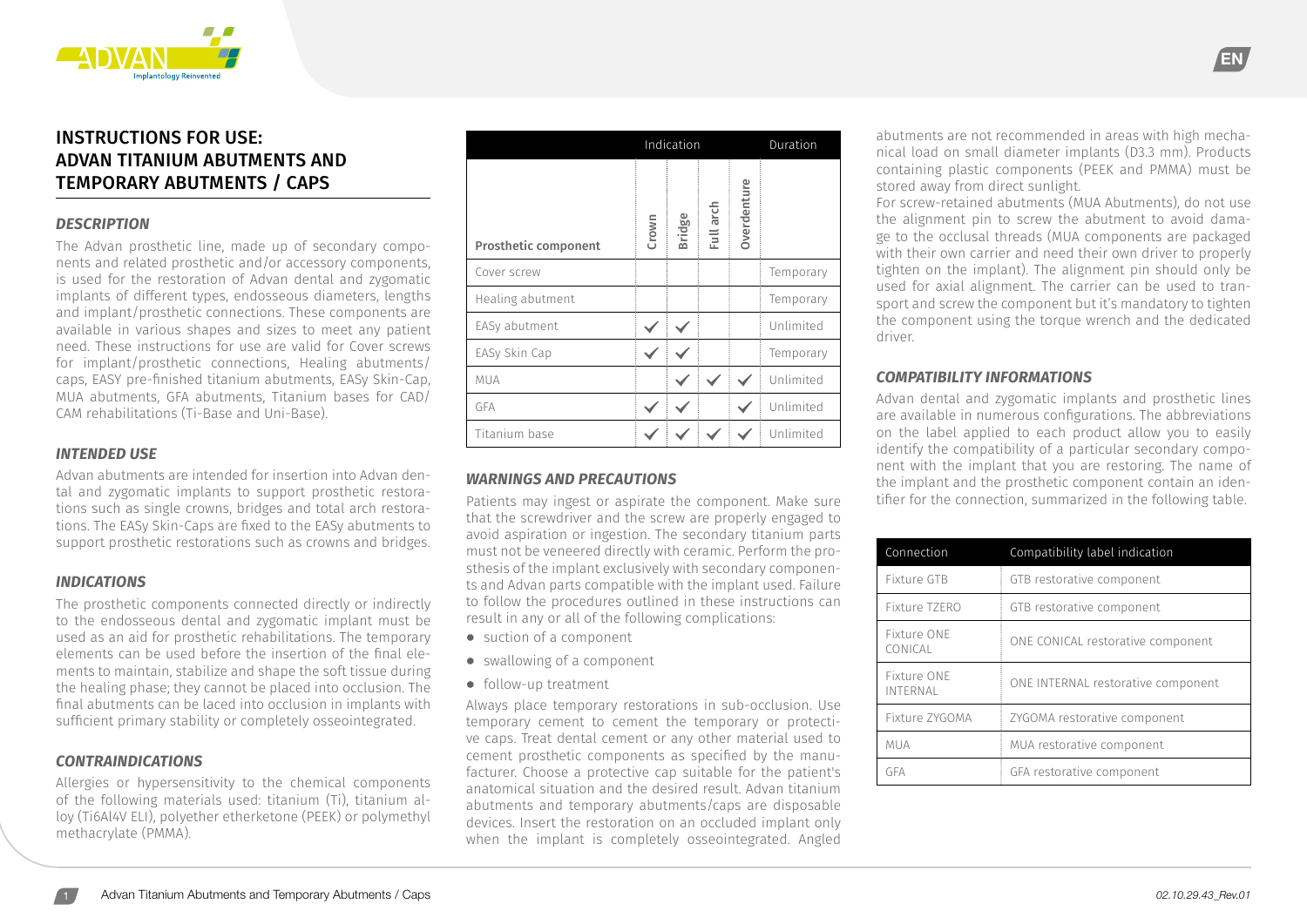

# *CLEANING*

With the exception of the sterile abutment, Advan abutments are packaged non-sterile. Before inserting the restoration into the patient's oral cavity, the product must be disassembled into its various parts, cleaned and sterilized. Advan recommends the following cleaning and sterilization procedure of the abutments before use.

- 1. Clean and rinse under running water by brushing the internal and external surfaces with suitable brushes.
- 2. The pre-treated product can be cleaned manually, with an ultrasound technique or using an automatic cleaning or disinfection method.
- 3. If using an automatic cleaning method, use a suitable cleaning agent and observe the manufacturer's instructions.

# *STERILIZATION*

With the exception of the abutments packaged sterile, Advan abutments and other components are not sterile at the time of delivery. Advan recommends the following sterilization procedure before use:

| Method                                                                                                                                        | Compatibility label<br>indication    | Drying time      |  |  |  |
|-----------------------------------------------------------------------------------------------------------------------------------------------|--------------------------------------|------------------|--|--|--|
| Insert the abutment and basal screw separately in double pouch<br>for sterilization and sterilize according to the following parame-<br>ters. |                                      |                  |  |  |  |
| Moist heat<br>(autoclave)<br>Pre-vacuum                                                                                                       | 132°C (270°F) for<br>$3 \text{ min}$ | $30 \text{ min}$ |  |  |  |
| <b>PMMA</b>                                                                                                                                   |                                      |                  |  |  |  |
| Autoclave, Moist<br>heat<br>Pre-vacuum                                                                                                        | 121°C (250°F) for<br>$20$ min        | 30 min           |  |  |  |

Caution: Use the devices immediately after sterilization. Do not store sterilized devices.

Note: Users must ensure that the sterilizer and all sterilization accessories (sterilization sheets, envelopes, sterilization trays, biological and chemical indicators) are correctly calibrated and approved for the intended sterilization cycle. The user must consult the recommendations for sterilization of the manufacturer of the restoration material. If there are visible signs of humidity (damp spots on the sterile package, stagnant water in the load) at the end of the sterilization cycle, repackage and resterilize using a longer drying time. Note: To avoid voltage cracks in the temporary copings made of PMMA for cementable abutments, do not use the following: alcohol, UV radiation, sterilization by irradiation (gamma ray sterilization), immersion in liquid for over an hour or temperatures above 60 °C.

Advan Cover screw, Healing Abutment, MUA and GFA abutments are packaged sterile. The intact sterile packaging protects the sterilized abutment from external agents and, if properly stored, guarantees sterility up to the expiration date. When removing the abutment from the sterile package, follow the aseptic principles. The sterile packaging must not be opened until immediately before the use of the abutment. Abutments with damaged sterile packaging should not be used. We recommend keeping a replacement abutment handy.

# *PROCEDURE*

Use and treatment of Advan abutments by the dental technician: to make a cap or crown, follow standard procedures according to the instructions of the material manufacturer.

# RESTORATION DESIGN WITH TRADITIONAL WORKFLOW:

Attention: During polishing or other procedures always protect the prosthetic connection of the abutment by fixing the component itself to the correct connection replica. It is recommended not to use the screws contained in the abutment package, dedicated to fixing the prosthetic rehabilitation on the patient, but to use working screws.

- 1. Insert the abutment in the connection replica on the working model.
- 2. Verify that the retention elements of the replica-abut-

ment connection are correctly aligned.

3. Fasten the abutment to the connection analog by hand tightening the retention screw.

EN

- 4. Fabricate the cemented or screw-retained restoration using the abutment.
- 5. To ensure the correct transfer of the abutment position from the master model to the patient, an individualized template can be made on the model. In the case of single crowns, the template is fixed with the support of the lateral teeth, while in the case of bridges the secondary components are fixed to each other with a splint.
- 6. Always use the corresponding screwdriver to remove the prosthetic components from the implant replica.

# RESTORATION DESIGN USING DIGITAL WORKFLOW FOR ADVAN CEMENTABLE EASY ABUTMENTS:

If you adopt a digital workflow, you can scan the Scan Abutment of the corresponding implant connection to report the correct position of the implant connection to the CAD software. The EASy Skin Cap can be used directly as a Scan Body for the EASy Abutments sleeve.

Follow steps 5 - 6 of the traditional workflow, described above, after designing the restoration in the CAD software. Important: EASy abutments can be used with both digital and traditional workflow. If these components are previously modified, they can only be prosthesized with a traditional workflow or after direct scanning of the modified abutment sleeve.

#### DESIGN OF MULTIPLE RESTORATIONS WITH DIGITAL WORKFLOW FOR ADVAN SCREW-RETAINED ABUTMENTS:

Use the corresponding Scan Abutments to simplify the precise design of the interface between the screw-retained Advan abutments and the meso-structure.

If applicable, follow steps 5 - 6 of the traditional workflow, described previously after designing the restoration in the CAD software.

Important: It is recommended to always use titanium bases (Ti-Base or Uni-Base) in order not to lose the Advan guarantee on prosthetic connections.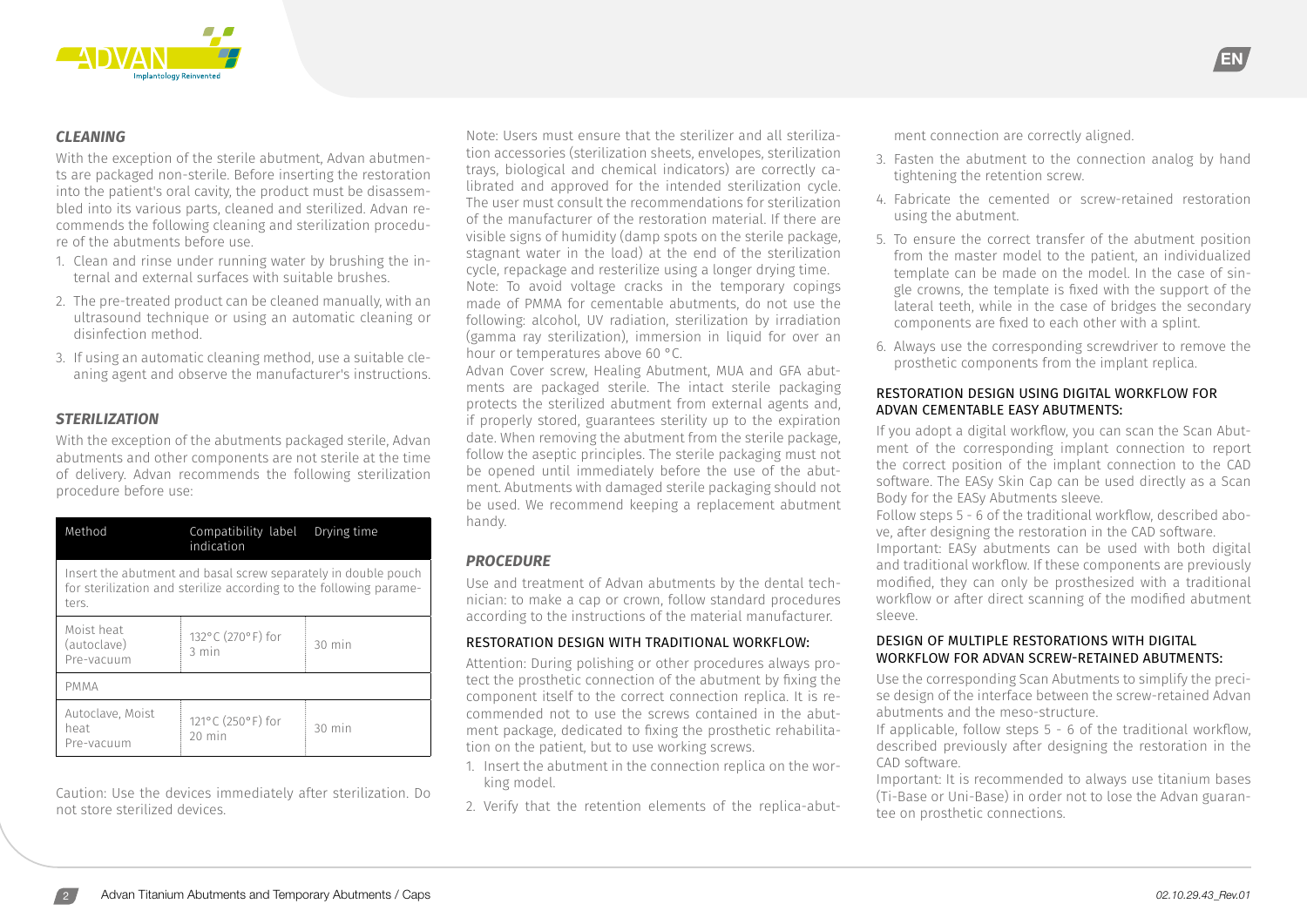

#### USE AND TREATMENT OF ADVAN ABUTMENTS BY THE DENTIST:

The dentist receives the master model with the original abutment from his dental laboratory. At this step it is necessary to remove the cover cap, the healing abutment or the temporary prosthetic restoration. Remove the restoration from the working model. Clean and sterilize the restoration as explained in sections "Cleaning" and "Sterilization".

Insert the prosthetic restoration into the patient's mouth. MUA Straight abutments are tightened using a dedicated driver (MUA Driver). GFA abutments are tightened using the GTB / ONE CONICAL implant driver (GDD series or GDM series driver). All other prosthetic elements are inserted and tightened with the Prosthetic Driver (EG series or EGM series driver).

Abutments with pre-assembled screw can be inserted into the patient's mouth using the Prosthetic Driver (EG series or EGM series driver). All other elements should be positioned carefully using tweezers. Insert the sterilized abutment into the implant and make sure that the retentive elements of the abutment-connection are correctly aligned.

- 1. The abutment must be correctly positioned in the implant before tightening the screw.
- 2. Make sure to fix the abutment on the implant with the appropriate screw (refer to the indications in the product catalog for the exact correspondence between the abutments and the retaining screw).
- 3. Tighten the retaining screw using the torque wrench (Ref. 02-CT20). Apply the correct tightening torque as indicated in the product catalog.

Caution: Torques greater than:

- **⦁** 25 Ncm for GTB / TZERO / ONE CONICAL components
- **⦁** 35 Ncm for GFA primary components
- **⦁** 25 Ncm for GFA secondary components
- **⦁** 35 Ncm for ONE INTERNAL / ZYGOMA components
- **⦁** 15 Ncm for MUA secondary components

can cause failure of the abutment and/or implant. Torques lower than the recommended values can cause loosening of

the abutment, with consequent possible failure of the same and/or the implant. It is recommended to always use new fixation screws to fix the final components in the patient. Caution: Do not remove the screw once it has been tightened to 25 Ncm (35 Ncm for the GFA primary components or ONE INTERNAL / ZYGOMA components) to prevent wear of the screw itself.

Do not remove the final abutments without engagement after they have been tightened to 25 Ncm (35 Ncm for the GFA components or ONE INTERNAL / ZYGOMA components) and/or after taking the impression to avoid the loss of the orientation of the abutments between the patient and the working model.

# RETAINING SCREW CHANNEL CLOSURE

Important: Before fixing the restoration on the abutment or cap, the screw channels must be sealed with wax or sealing composite (e.g. gutta-percha or composite restoration material). This allows for subsequent removal of the abutment or coping if the prosthesis needs to be replaced. Device modification: In the traditional workflow, if necessary, the abutments can be modified by the technician or chair-si-

de according to the anatomical conformation of the patient. It is not possible to modify the MUA and GFA components. In a digital workflow it is not possible to modify the Ti-Base and Uni-Base components (with the exception of the Uni-Base components with TALL sleeve, which allows to shorten the sleeve maintaining compatibility with Advan genuine libraries for the digital workflow).

# *HEALING PHASE*

Advan cover screws and healing abutments allow the implant connection to be closed for submucosal healing or soft tissue modeling during transmucosal healing. After the soft tissue healing phase, they are replaced with the appropriate temporary or final restoration.

# *FURTHER INFORMATION*

For more information on the use of Advan products, contact Advan customer service.

# *DISPOSAL*

Disposal must be managed in an environmentally sustainable way, in compliance with local regulations. Hazardous waste from contaminated devices or sharp objects must be disposed of in suitable containers that meet specific technical requirements

**EN** 

# *NOTES*

Doctors who use the Advan product are required to have appropriate technical knowledge and training, in order to ensure its safe use. The Advan Product must be used in accordance with the instructions for use provided by the manufacturer. The doctor is responsible for the use of the device in accordance with these instructions for use and for determining the suitability of the device for the individual patient situation. The Advan Product is part of a complete program and must only be used in conjunction with its original components and tools distributed directly by Advan and all Advan national dealers. The use of third part products not distributed by Advan voids any warranty or other obligation, implicit or explicit, of Advan.

# *VALIDITY*

These operating instructions replace all previous versions.

#### *AVAILABILITY*

Some items of the Advan implant system may not be available in all countries.